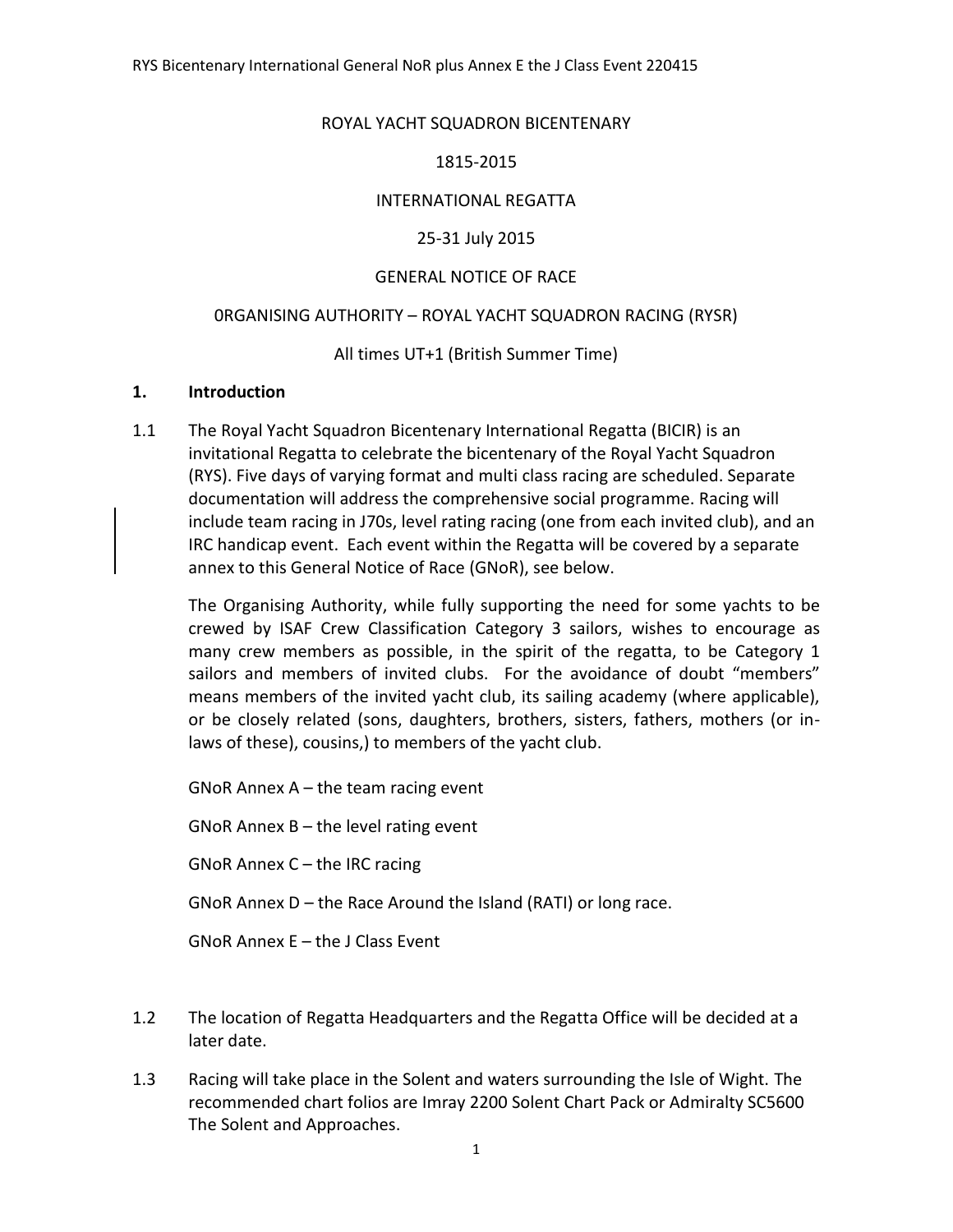1.4 This Notice of Race supersedes the Preliminary Notice of Regatta dated 7 July 2013

## **2. Rules**

- 2.1 The Organising Authority (OA) will be Royal Yacht Squadron Racing.
- 2.2 The Regatta will be governed by the rules as defined in the Racing Rules of Sailing, together with, as appropriate:

The ISAF Offshore Special Regulations for Category 4

The IRC Rules Parts A, B & C

The MOCRA Rating Rule

Class Rules where appropriate, with the exception of the J70s for team racing.

2.3 Any changes to the Rules will be identified in the relevant Annexes in accordance with RRS Appendix J1.

## **3. Eligibility and Crew Classification**

- 3.1 The Regatta, which is by invitation only, is open to the following:-
- 3.1.1 Monohull yachts of the Royal Yacht Squadron and all invited clubs, including J Class Yachts which are members of the J Class Association, Classic and Cruising Classes with current IRC certificates and of minimum hull length (HL) 12 M and minimum IRC rating 1.050, (except that Classic Yachts (defined as classic monohull yachts of wooden hull construction built before 1970) may have lower ratings) and maximum draft 6m, or maximum IRC rating of 1.850. The OA may, at its sole discretion, allow entries of other yachts that do not meet the minimum rating limit, which are of special historical interest.
- 3.1.2 Transatlantic Race monohull yachts, including those that exceed the draft limit or the rating limits stated in GNoR 3.1.1 and Transatlantic Race multihull yachts, may enter the Race Around the Island or the equivalent long distance race only. Yachts entered in this category need not be owned or chartered by members of invited clubs.
- 3.1.3 Within the IRC divisions two yachts from invited clubs, as well as two yachts from member clubs of Cowes Combined Clubs, are invited to enter for separate interclub trophies, based on their points scores in the IRC fleet racing event, as detailed in Annex C of this GNoR. These yachts may, at the discretion of the Organising Authority, be divided into more than one class.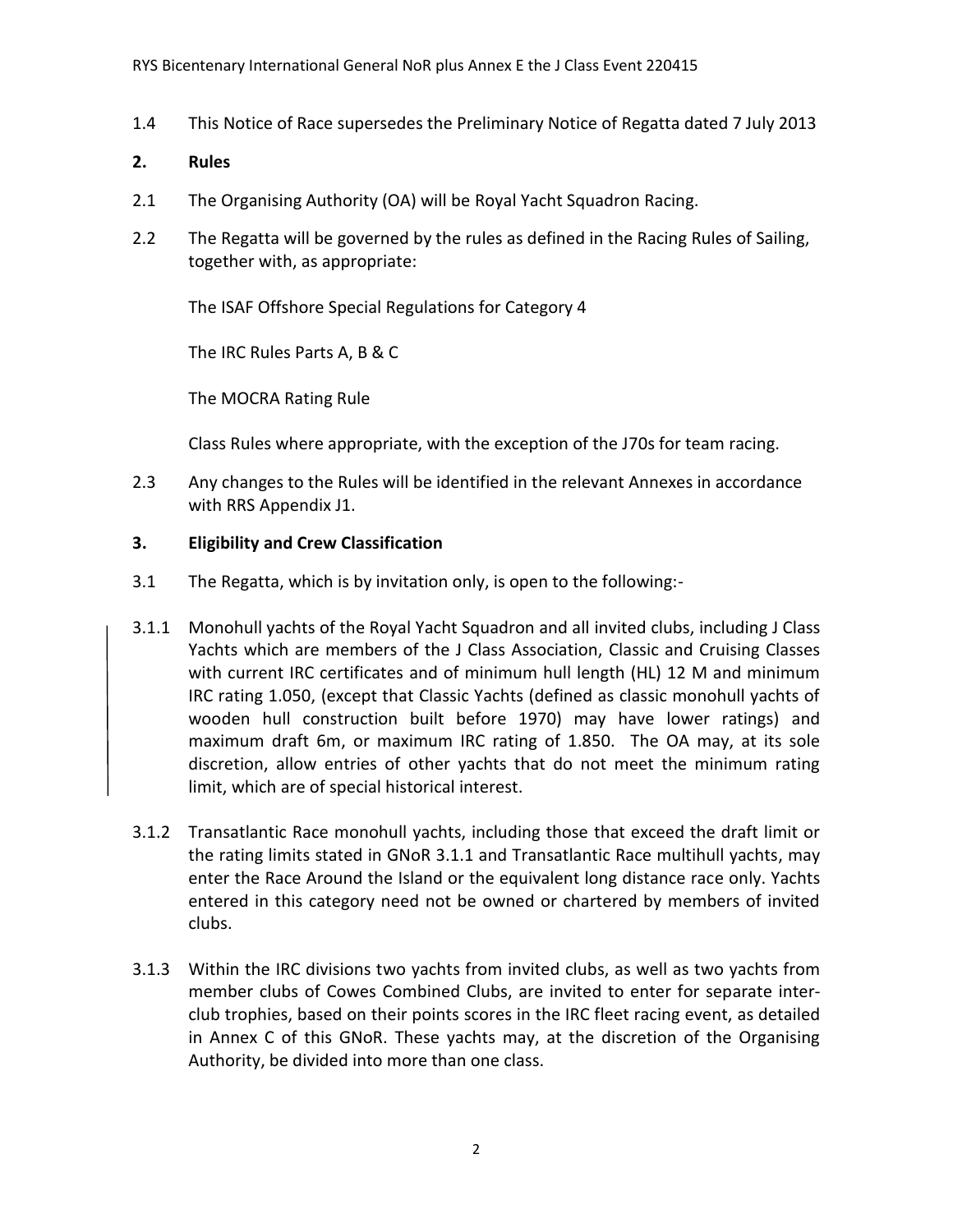- 3.1.4 Class splits and the total number of classes in the IRC divisions will be decided after the total number of entries is known. The Organising Authority's intention is that one or more of these classes will be for classic yachts (see Annex C).
- 3.1.5 One single yacht from each invited club to participate in a one design class fleet racing competition, with crew member age stipulations for each crew (see Annex B).
- 3.1.6 Two boat teams (crews of three, maximum age 30) from invited clubs to participate in a J70 team racing competition. There will be a maximum of twelve teams in total (see Annex A).
- 3.1.7 The maximum number of yachts in all classes will be limited to 200, not including the J70s (GNoR 3.1.6 above) or those eligible only for the RATI or long race (GNoR 3.1.2 above).
- 3.1.8 The permitted ISAF Classification Code of crew members for each event is detailed in the appropriate Annex. For the avoidance of doubt sailors without a Group 1 classification shall be deemed to be Group 3.
- 3.1.9 Yachts may carry advertising as allowed by the ISAF advertising code (ISAF Regulation 20) subject to class rule restrictions.

# **4. Registration and measurement**

4.1 Yachts may register at the Regatta Office between 0800 and 1800 on both Saturday 25 July and Sunday 26 July. Measurement, where appropriate for IRC classes, will take place by prior arrangement with the Race Committee between the same times, at Cowes Yacht Haven.

# 5. **Entry forms and berthing**

- 5.1 Entry forms are attached to each Annex to this GNoR. The deadline for entries to be received at the Regatta Office, with the correct entry fee is detailed on each entry form (see separate annexes).
- 5.2 Arrangements for berthing will be outlined in the relevant annexes.

# **6. Schedule of events**

| Date                              | Time      | Event                                                    |
|-----------------------------------|-----------|----------------------------------------------------------|
| Saturday 25 and Sunday 26<br>July | 0800-1800 | Registration at the Regatta<br>Office and Measurement at |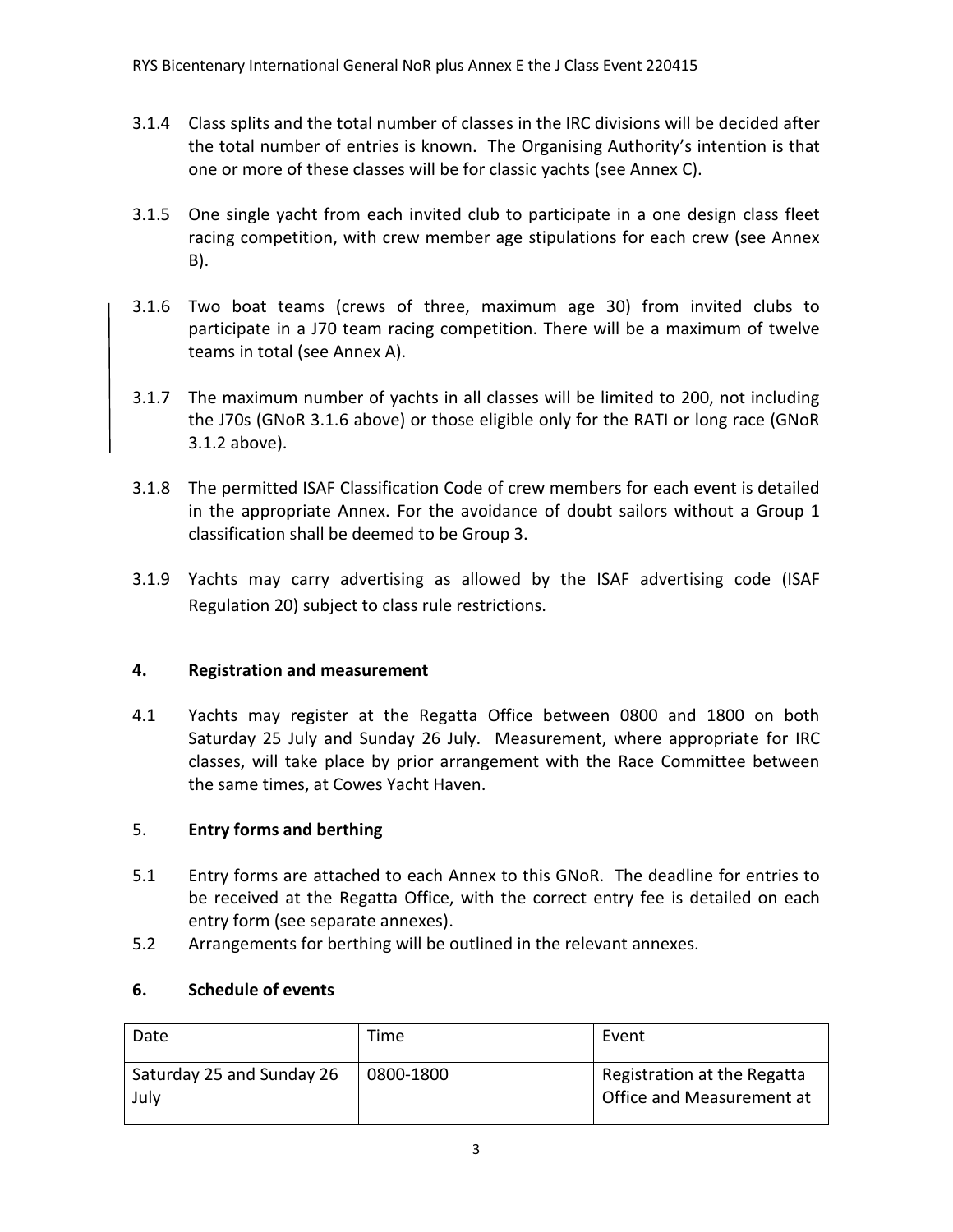|                    |                       | Cowes Yacht Haven                                         |
|--------------------|-----------------------|-----------------------------------------------------------|
| Sunday 26 July     | 1800                  | Skippers briefings at RYS                                 |
| HW Portsmouth 0728 | 1830                  | Opening ceremony at RYS                                   |
| Monday 27 July     | 0900-1200             | Team Racing first flights                                 |
| HW Portsmouth 0842 | 1300-1600             | Team Racing second flights                                |
|                    | 1025                  | First Warning Signals for IRC<br>and level rating classes |
| Tuesday 28 July    | As for Monday 27 July | As for Monday 27 July                                     |
| HW Portsmouth 0958 |                       |                                                           |
| Wednesday 29 July  | 0900-1200             | Team Racing first flights                                 |
| HW Portsmouth 1059 | 1300-1600             | Team Racing second flights                                |
|                    | 0755                  | First Warning Signal for the<br>RATI or Long Race         |
| Thursday 30 July   | 0900-1200             | Team Racing first flights                                 |
| HW Portsmouth 1151 | 1300-1600             | Team Racing second flights                                |
|                    | 1025                  | First Warning Signals for IRC<br>and level rating classes |
| Friday 31 July     | 1000-1400             | Team Racing semi finals and                               |
| HW Portsmouth 1239 |                       | finals                                                    |
|                    | 1025                  | First Warning Signals for IRC<br>and level rating classes |
|                    | 1900                  | Prize Giving ceremony at the<br><b>RYS</b>                |

## **7. Sailing Instructions**

7.1 The SIs for each event will be available online from the Regatta website www.rysr.org.uk from 2359 on 31 May 2015.

## 8. **Prizes**

Prizes will be awarded at the discretion of the Organising Authority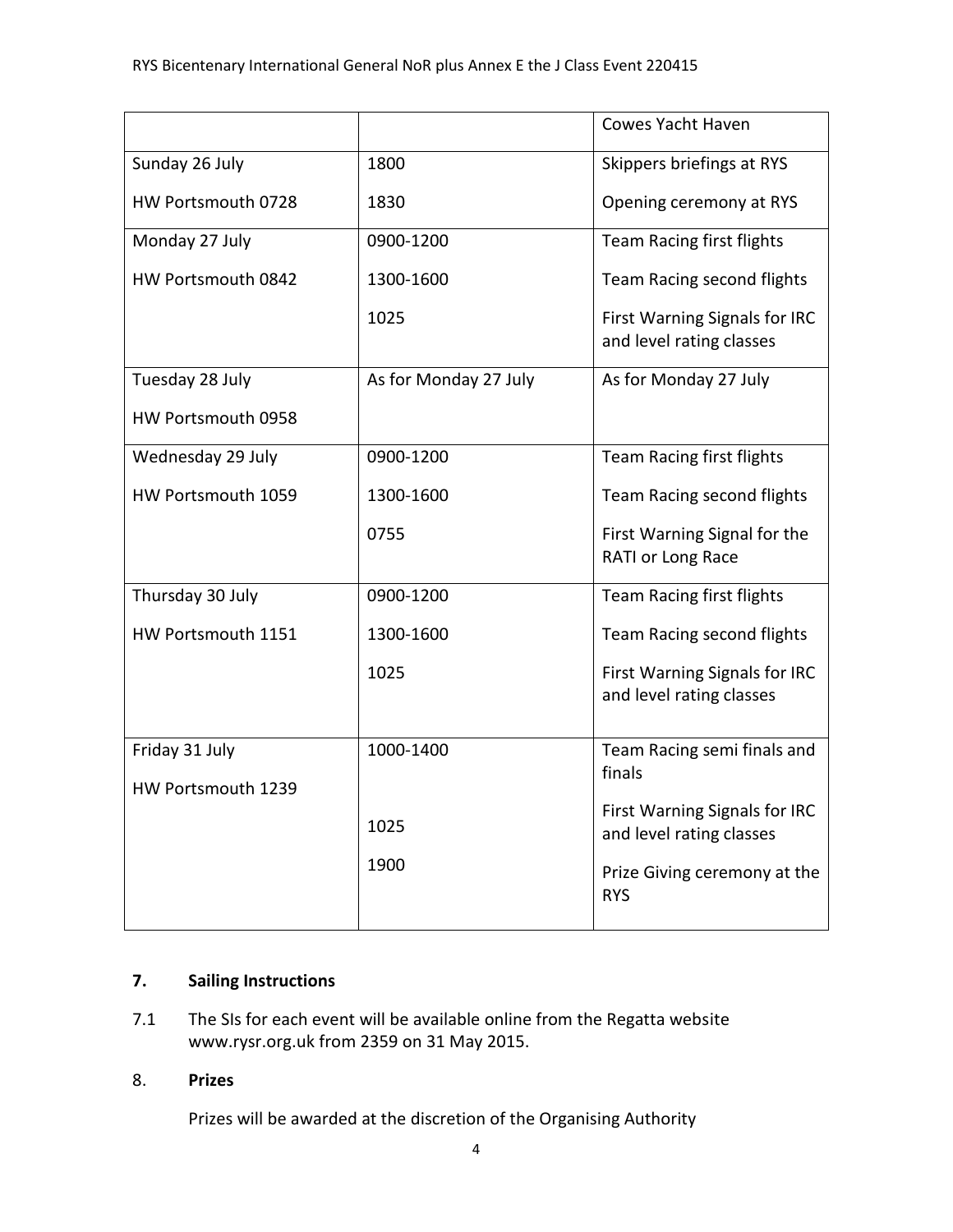## 9. **Indemnity**

Rule 4 of the Racing Rules of Sailing states: "The responsibility for a boat's decision to participate in a race or to continue racing is hers alone."

Sailing is by its nature an unpredictable sport and therefore involves an element of risk. By taking part in the event, each competitor agrees and acknowledges that:

- a) They are aware of the inherent element of risk involved in the sport and accept responsibility for the exposure of themselves, their crew and their boat to such inherent risk whilst taking part in the event;
- b) They are responsible for the safety of themselves, their crew, their boat and their other property whether afloat or ashore;
- c) They accept responsibility for any injury, damage or loss to the extent caused by their own actions or omissions;
- d) Their boat is in good order, equipped to sail in the event and they are fit to participate;
- e) The provision of a race management team, patrol boats, umpires and other officials and volunteers by the organiser does not relieve them of their own responsibilities;
- f) The provision of patrol boat cover is limited to such assistance, particularly in extreme weather conditions, as can be practically provided in the circumstances;
- g) They are responsible for ensuring that their boat is equipped and seaworthy so as to be able to face extremes of weather; that there is a crew sufficient in number, experience and fitness to withstand such weather; and that the safety equipment is properly maintained, stowed and in date and is familiar to the crew]; and
- h) Their boat is adequately insured against third party claims. For this Regatta the amount required for IRC rated yachts is not less than £2 million or equivalent.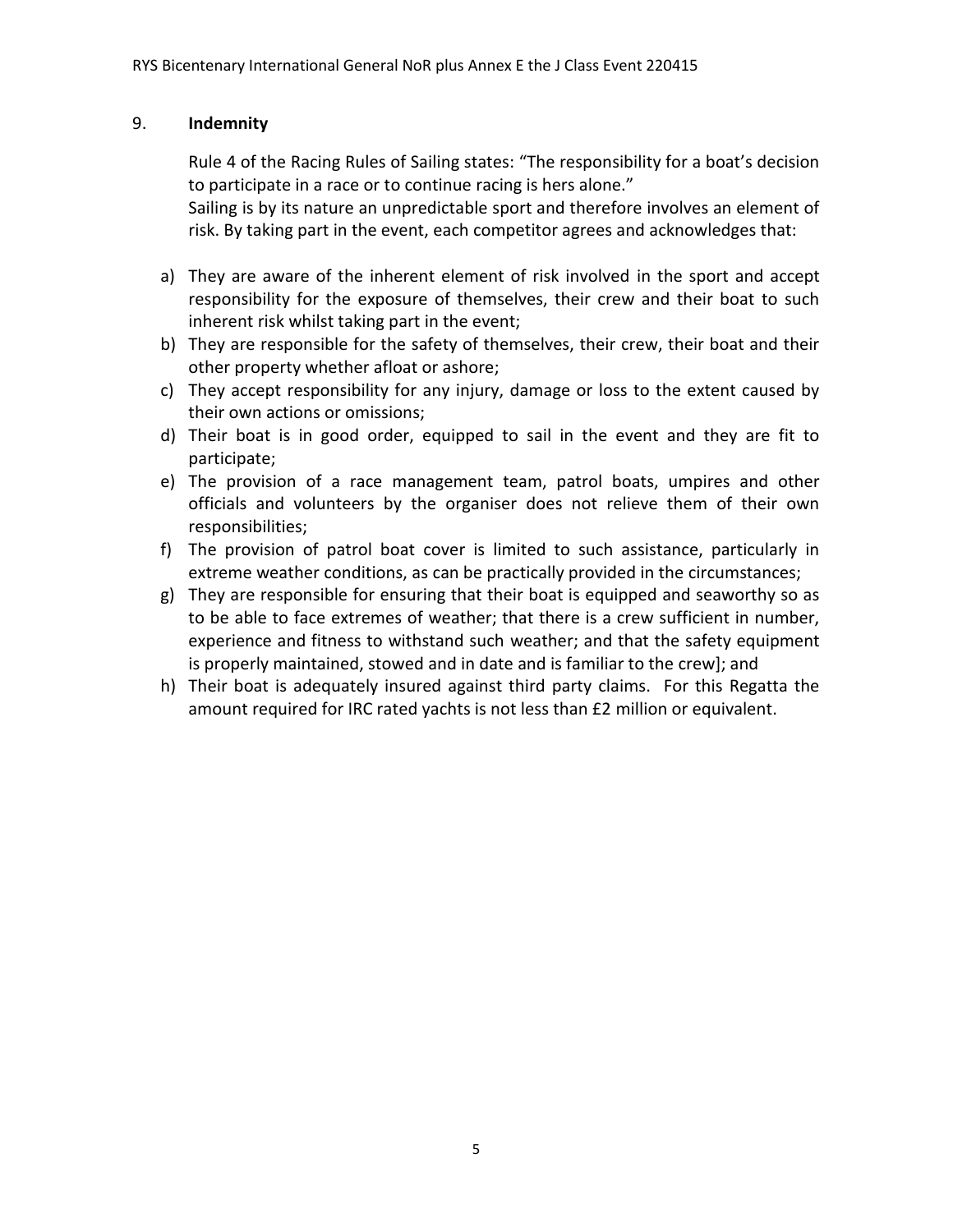#### **Annex E**

### THE RYS BICENTENARY REGATTA

### 25-31 July 2015

## THE J CLASS EVENT

## All times are British Summer Time (UT +1)

#### **1. Introduction**

- 1.1 This Notice of Race should be read in conjunction with the General Notice of Regatta (GNoR), particularly GNoR 9.
- 1.2 The Organising Authority's intention is for racing to take place in the Solent and adjacent waters.
- 1.3 Crew members shall provide their own personal floatation devices.

### **2. Rules and advertising**

- 2.1 Racing will be governed by GNoR 2 and RRS.
- 2.2 Advertising: see GNoR 3.1.9.
- 2.3 The J Class shall have current JCA Ratings.

### **3. Crew Classification and entry**

3.1 The owner/charterer of each yacht shall be a member of the invited yacht club and shall helm the yacht while racing. However, an exception may be made for the starts and in close quarter situations, when the professional skipper (boat captain) may take the helm. The J Class may have a professional helm at any time.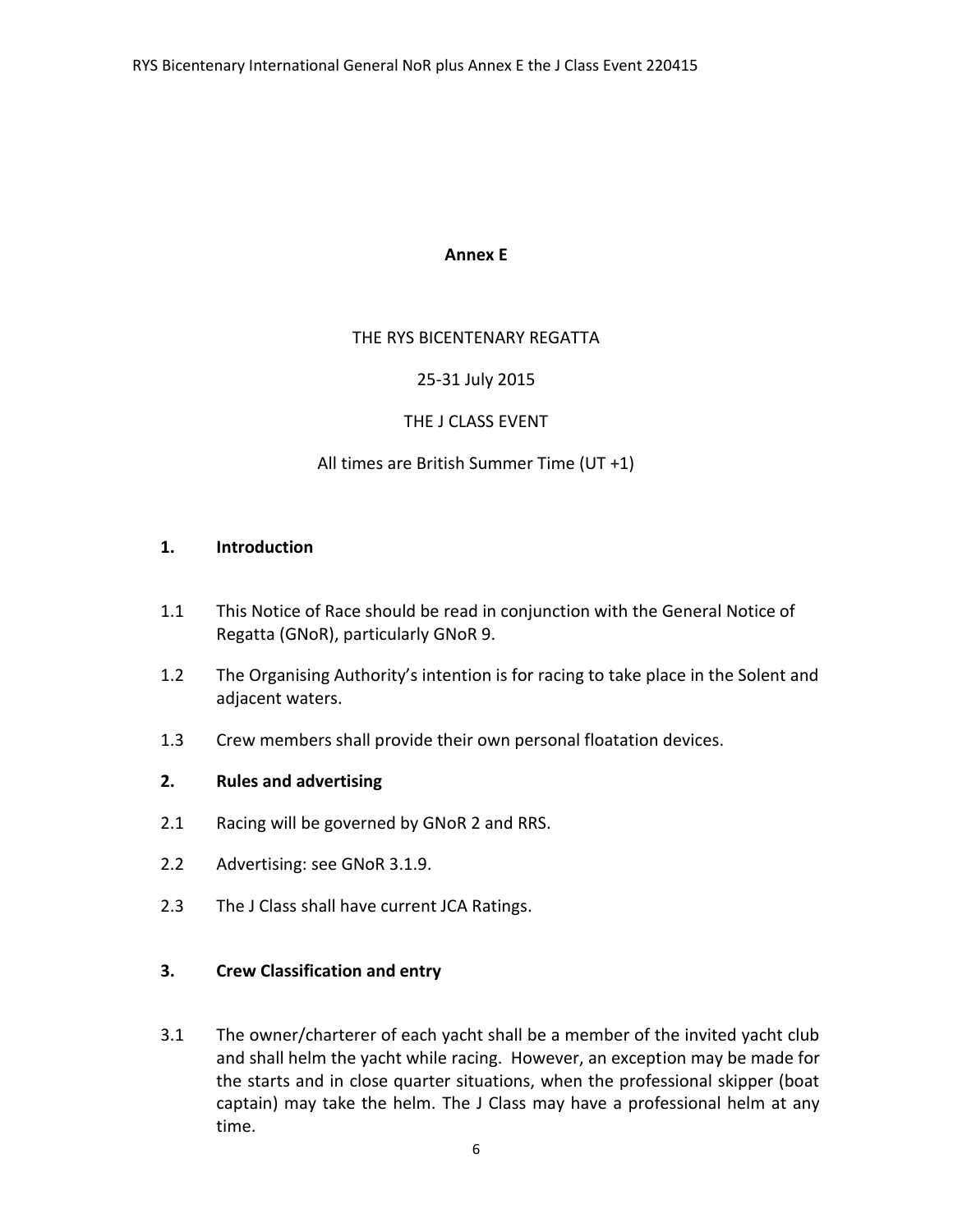- 3.2 For safety reasons, all the crew of the J Class, except the owner/charterer may, with prior permission from the OA, be Group 3.
- 3.3 The classification protest time limit is two hours after the end of the last race on the first day of racing.
- 3.4 The entry fee will be as follows:
- 3.4.1 £4000 including VAT per yacht, which includes 6 tickets for the opening and closing ceremonies and 8 tickets for the Regatta Ball at Osborne House.

# **4. Schedule of events**

- 4.1 One race per day around navigation and racing marks in the Solent and adjacent waters is scheduled on Monday, Tuesday, Thursday and Friday, with a Race Around the Island or a long race scheduled for Wednesday. The intended schedule is described at NOR 4.4 below.
- 4.2 A minimum of three completed races will constitute a series.
- 4.3 At least one member from each crew shall attend the Skippers Briefing at 1800 on Sunday 26 July. The location of the briefing, which will take place within Race Headquarters, will be available at Registration.
- 4.4 Schedule of events:

| Date                              | Time      | Event                                 |
|-----------------------------------|-----------|---------------------------------------|
| Saturday 25 and Sunday 26<br>July | 0800-1800 | Registration at the Regatta<br>Office |
|                                   |           |                                       |
| Sunday 26 July                    | 1800      | Skippers briefings at RYS             |
| HW Portsmouth 0728                | 1830      | Opening ceremony at RYS               |
| Monday 27 July                    | 1025      | Earliest time for the first           |
| HW Portsmouth 0842                |           | <b>Warning Signal</b>                 |
|                                   |           | A second race may be held             |
|                                   |           | after completion of the first         |
|                                   |           | race.                                 |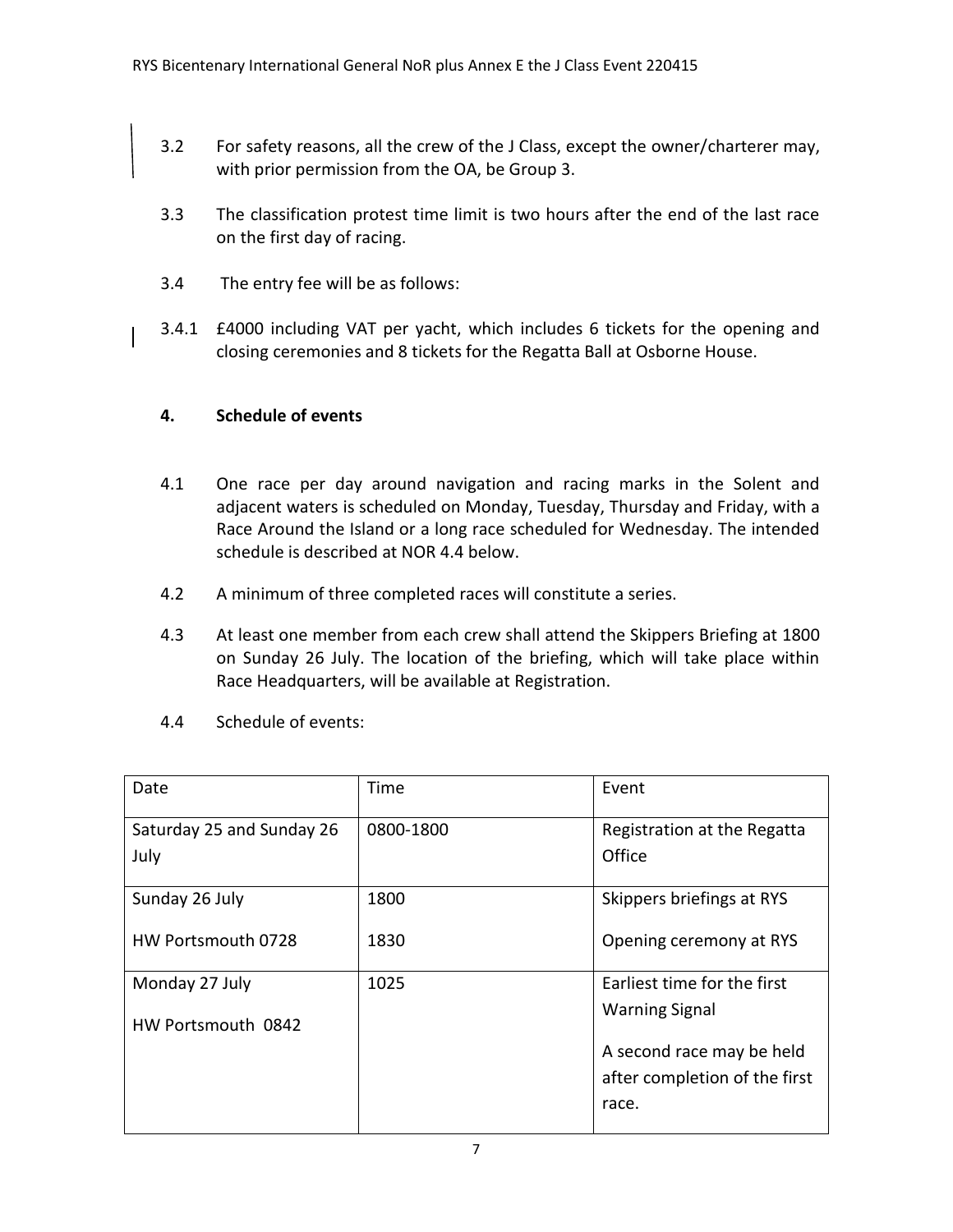| Tuesday 28 July<br>HW Portsmouth 0958 | 1025                                                    | Earliest time for the first<br><b>Warning Signal</b> |
|---------------------------------------|---------------------------------------------------------|------------------------------------------------------|
|                                       |                                                         | A second race may be held                            |
|                                       |                                                         | after completion of the first                        |
|                                       |                                                         | race.                                                |
| Wednesday 29 July                     | 0755                                                    | Earliest time for the first                          |
| HW Portsmouth 1059                    |                                                         | Warning Signal of the Race                           |
|                                       |                                                         | Around the Island or Long                            |
|                                       |                                                         | Race                                                 |
|                                       | 1030                                                    | J Class Warning Signal                               |
| Thursday 30 July                      | 1025                                                    | Earliest time for the first                          |
| HW Portsmouth 1151                    |                                                         | <b>Warning Signal</b>                                |
|                                       |                                                         | A second race may be held                            |
|                                       |                                                         | after completion of the first                        |
|                                       |                                                         | race.                                                |
| Friday 31 July                        | 1025                                                    | Earliest time for the first                          |
| HW Portsmouth 1239                    |                                                         | <b>Warning Signal</b>                                |
|                                       | 1800 approximately (to be<br>confirmed at Registration) | Prize Giving ceremony at the<br><b>RYS</b>           |

# **5. Sailing Instructions**

5.1 The Sailing Instructions will be available on the Regatta website from 2359 on 10 July 2015.

# **6. Courses**

- 6.1 The courses will be designed to recognize the requirements of the J Class. With the exception of the Race Around the Island the intended duration of each race will be in the order of three hours.
- 6.2 Races will be run from the Royal Yacht Squadron start and finish lines.